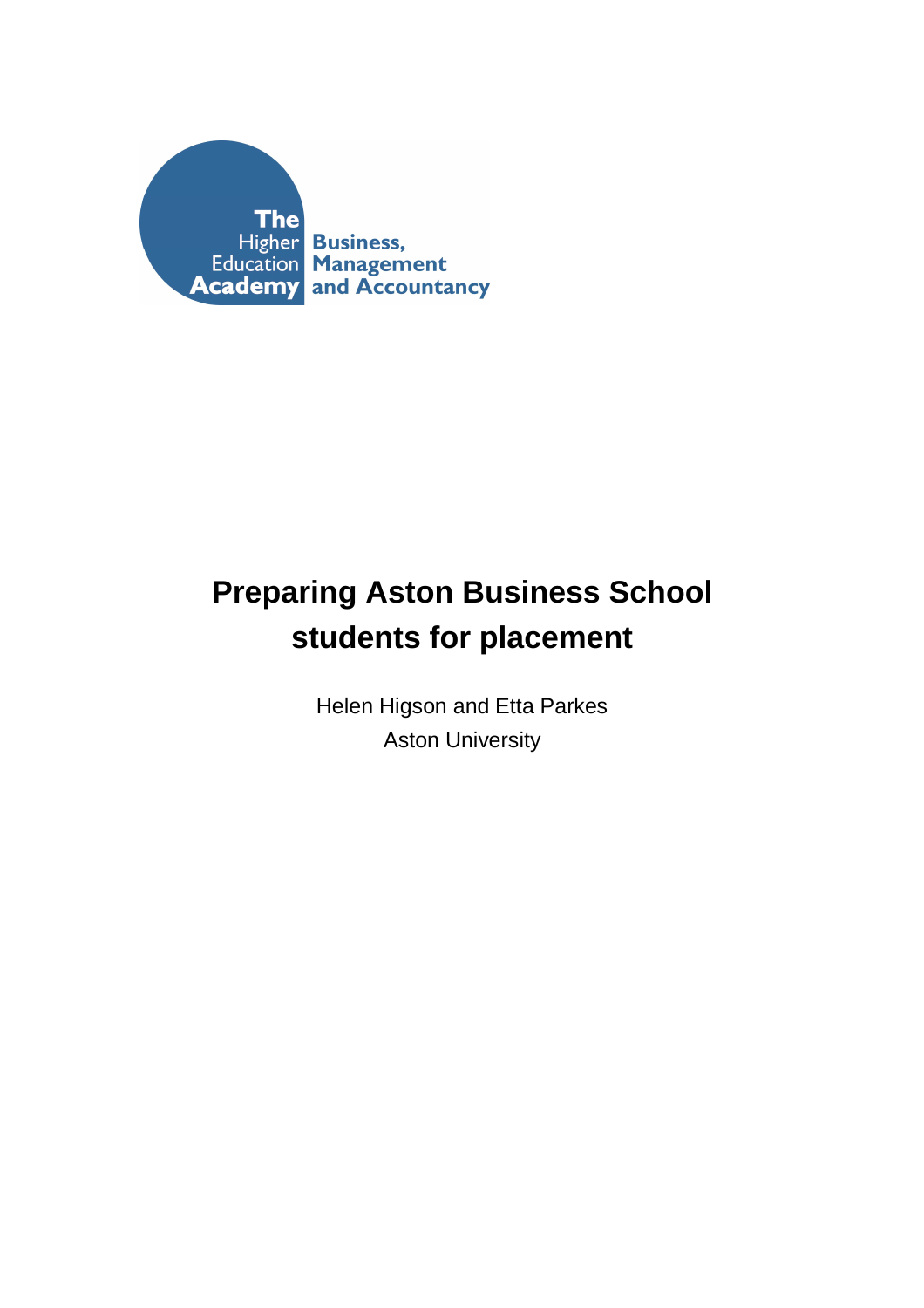# **Preparing Aston Business School students for placement**

Helen Higson and Etta Parkes

Aston University

#### *Summary*

Aston Business School (ABS) has offered four-year sandwich degrees (including a year long placement) for over 30 years, and ABS has often been ranked top for graduate employability. This report outlines the activities ABS uses to meet its ever increasing placement targets.

ABS builds relationships in students' thinking between theory and practice, and this has implications for their study, the placement period and beyond. Developing the links has certainly been a factor in the enhanced employabilility of ABS graduates, resulting in ABS having been ranked top for graduate employability for many years.

The eight employability skills used as the basis for the placement preparation objectives originate from Smith at al's (2002) work on employability. We were encouraged to find that these employability skills overlap with the benchmark of the 'Profile summary for Business and Management' outlined by Hawkridge (2005).

In this case study we provide a rationale and then the objectives of the placement preparation period, followed by specific details of the preparation process. The evaluation highlights key achievements and areas for development, and the discussion is future-focused.

Readers should note that the ABS Undergraduate curriculum is aimed at preparing students for employment but this case study focuses on the role of the Placements Team.

# *Rationale*

The key role of the ABS Placements Team is to place second year undergraduate (UG) business students within organistions. Work placements can be viewed as a win-win situation, with employers having the chance to 'road test' potential recruits and enabling ABS to maintain its excellent links with industry. The current commercial environment, characterised by increased levels of competition, is leading recruiters to seek employees who will be both effective and efficient (Taylor, 2003). Taylor describes the main goal of organisations participating in graduate recruitment as "…*reaching that elusive creature – the well-qualified, well-motivated, intelligent, energetic and mobile graduate with management potential*" (p.150).

It is up to ABS to prepare students to meet the above criteria and enable students to market themselves effectively throughout the selection process.

# *Objectives*

The broad performance measure for the Placements Team is the number of students who secure high quality placements. However, this would be a somewhat short-term and mechanistic objective. There is also a need for more intangible and long term measures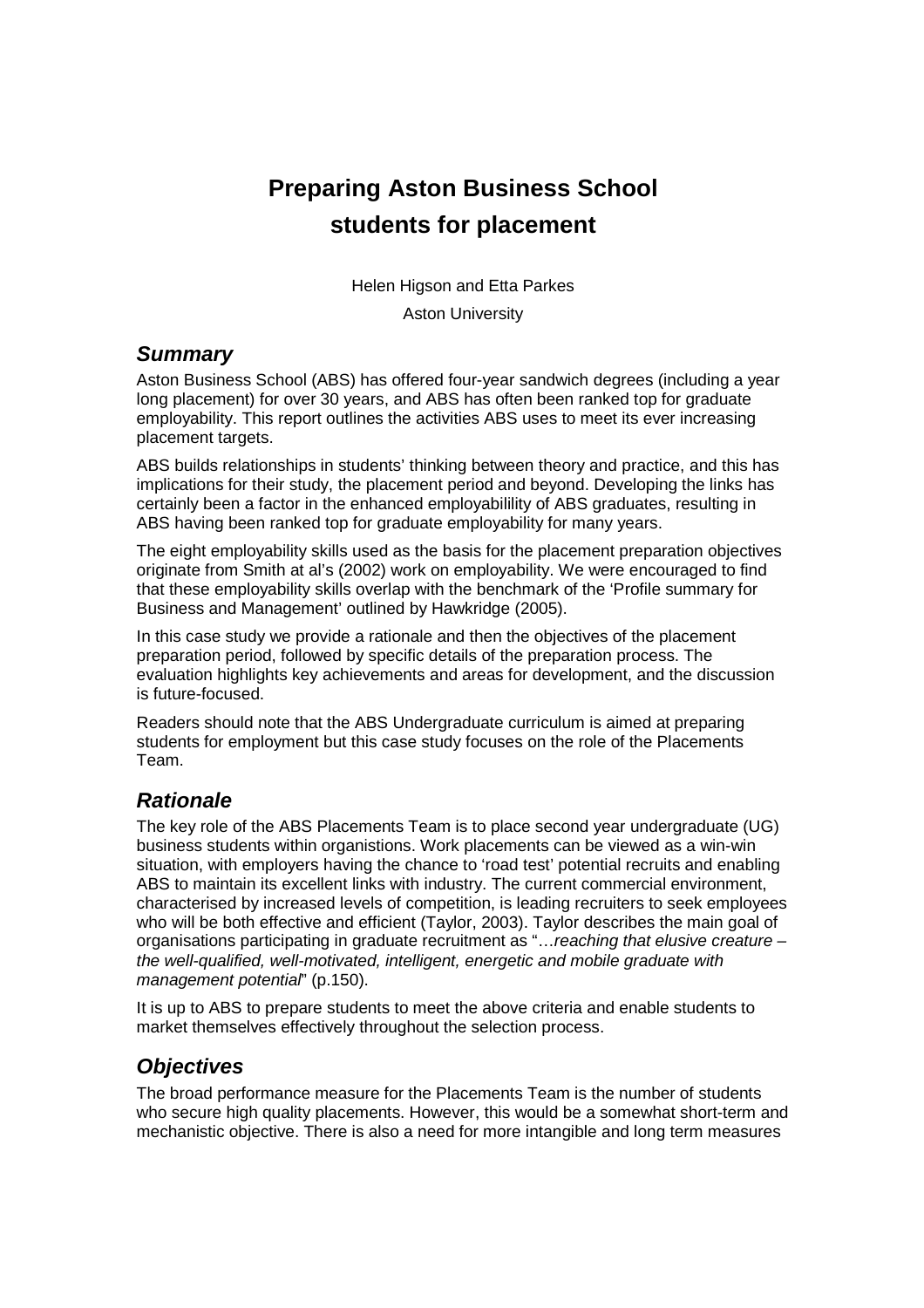to be used as the placement preparation period also seeks to prepare students to fulfill the Learning Objectives outlined below once on placement. And beyond this, the preparatory stage should also positively influence the first graduate destination, the position five years on and an individual's potential in the work place throughout working life.

#### **Learning objectives for students on placement**

- (a) to benefit from the integration of University study and work experience in ways which facilitate critical reflection on each of these aspects:
- (b) to experience the responsibilities, tasks, and relationships involved in managerial work at a level appropriate to a third year undergraduate student in a Business School;
- (c) where students are specialising in a particular functional or professional area, to gain greater practical understanding of their chosen specialism;
- (d) to gain an understanding of the ways in which their placement organisation operates and how this might relate to other organisations and management processes;
- (e) to build a personal awareness of their own interests, competencies, values and potential;
- (f) to develop the ability to share their work experiences and evaluations with their peers and with academic staff in order to gain more from their final year of study and to assist others to do likewise;
- (g) to increase their ability to make informed career choices.

To have an opportunity to fulfil these objectives, students must be develop skills during the placement search. The eight employability skills (skills beyond subject knowledge), outlined by Smith et al (2002), offer the starting point for the team's objectives during the placement preparation period:

- o *Skills (1)Team working, (2) Independent working & (3) Working without direct supervision* are skills which all students will have had the opportunity to develop prior to commencing their placement search, all three being embedded in the curriculum. The role of ABS lies in encouraging self-reflection and skills analysis so that students are equipped to identify examples of where these skills have been developed in order to market themselves effectively. As Rhodes asserts (2004), *"Any experience is experience; the key is to reflect on what has been achieved so these achievements can be articulated."*
- o *Skills (4) Business awareness* and *(5) An understanding of the world of work* are vital. Students must develop an ability to recognise the key issues facing organisations plus a knowledge of how they can add-value and the part they will play in helping companies to meet current and future challenges. As selection procedures become increasingly sophisticated and employers' expectations rise, this area is highlighted as a weakness among undergraduates, who often have limited industrial experience.
- o *Skill (6) Communication* is developed through curricular and extra-curricular activities both written and verbal communication are crucial elements in the students' success. Effective communication must always follow from a thorough self-analysis plus an understanding of the business context in order to prove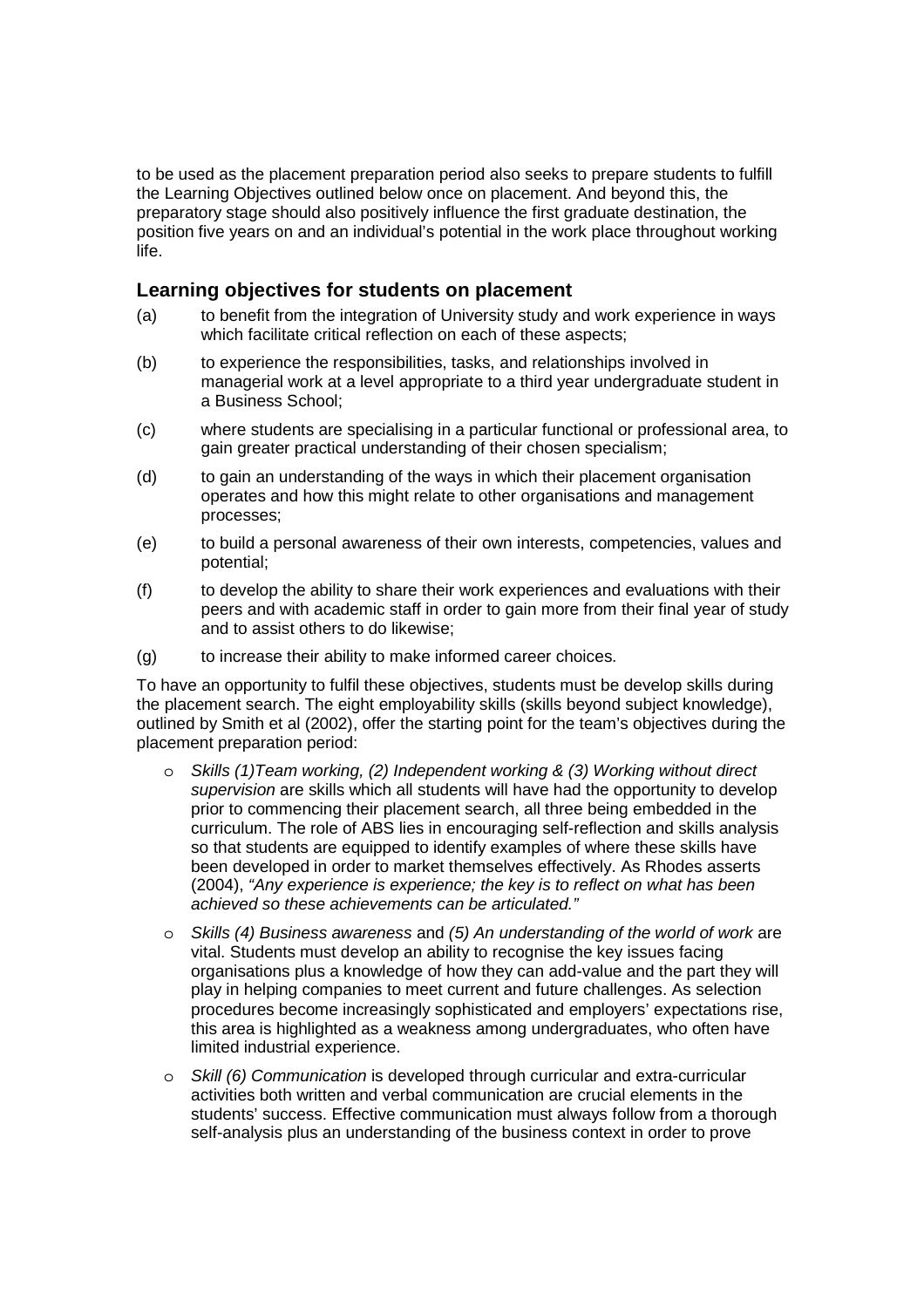clear links between the candidate and the post, but students often struggle to identify these links and articulate them.

- o *Skill (7) Planning one's own development* includes planning one's development around any skills gaps which become apparent prior to securing a placement: the gaps may be limited work experience, for example, or poor interview technique. But employers also seek students who are proactive and are able to seek out opportunities once on placement.
- o *Skill (8) Job-search* is an important focus throughout the placement preparation as students learn key sources for placements and how to assess a match between their skills/competences and those required by an employer.

# *Context*

The ABS Placements Team comprises three full-time staff who manage the placements process, from student preparation to employer relations. The team successfully placed over 400 students in 2004/2005, and figures for 2005/2006 indicate that over 550 students are registered as seeking a placement. This figure includes Single Honours students, and Combined Honours students (those who combine business with study of another subject). There is a high percentage of International students, averaging 21% across ABS UG programmes for 2004/5; they have a variety of differing needs which the team also aims to meet.

The current context is changing; with the introduction of student tuition fees and impending higher fees we feel a student-centric approach is vital so that students feel confident that they are receiving a high level service. Competition is fierce, with increasing numbers of institutions now offering industrial placement opportunities. This is in part in response to the Dearing Report, which asserted that 'global competitiveness requires that education and training should enable people to compete with the best. It is recommended that all institutions should identify opportunities to increase the extent to which programmes help students to become familiar with work and support them in reflecting upon such experiences.' (cited in Booth 2002 p6).

In addition, the CIPD Quarterly Labour Market Outlook (Spring 2005) indicates a substantial negative balance (23%) of employers expecting to employ fewer people by spring 2006 over those expecting to employ more people, demonstrating a deviation from previous years' trends.

The above factors have influenced the level of assistance and support students have required in order to secure good quality placements in an increasingly challenging labour market, and will continue to do so .

# *Description*

Table 1 outlines the main activities students are offered to meet the programme objectives from the first year up to their successful placement year.

| <b>Timing</b> | <b>Activity</b>                                | <b>Skills</b><br><b>Objectives Met</b> | <b>Target</b><br><b>Audience</b> |
|---------------|------------------------------------------------|----------------------------------------|----------------------------------|
|               | Second Term   1 <sup>st</sup> Year Counselling |                                        | 1 <sup>st</sup> Years            |
|               | Second Term $\int 2^{nd}$ Year Counselling     | 1,2,3,4,5,6,7,8                        | 2 <sup>nd</sup> Years            |

Table 1. Placement Preparation, Main Activities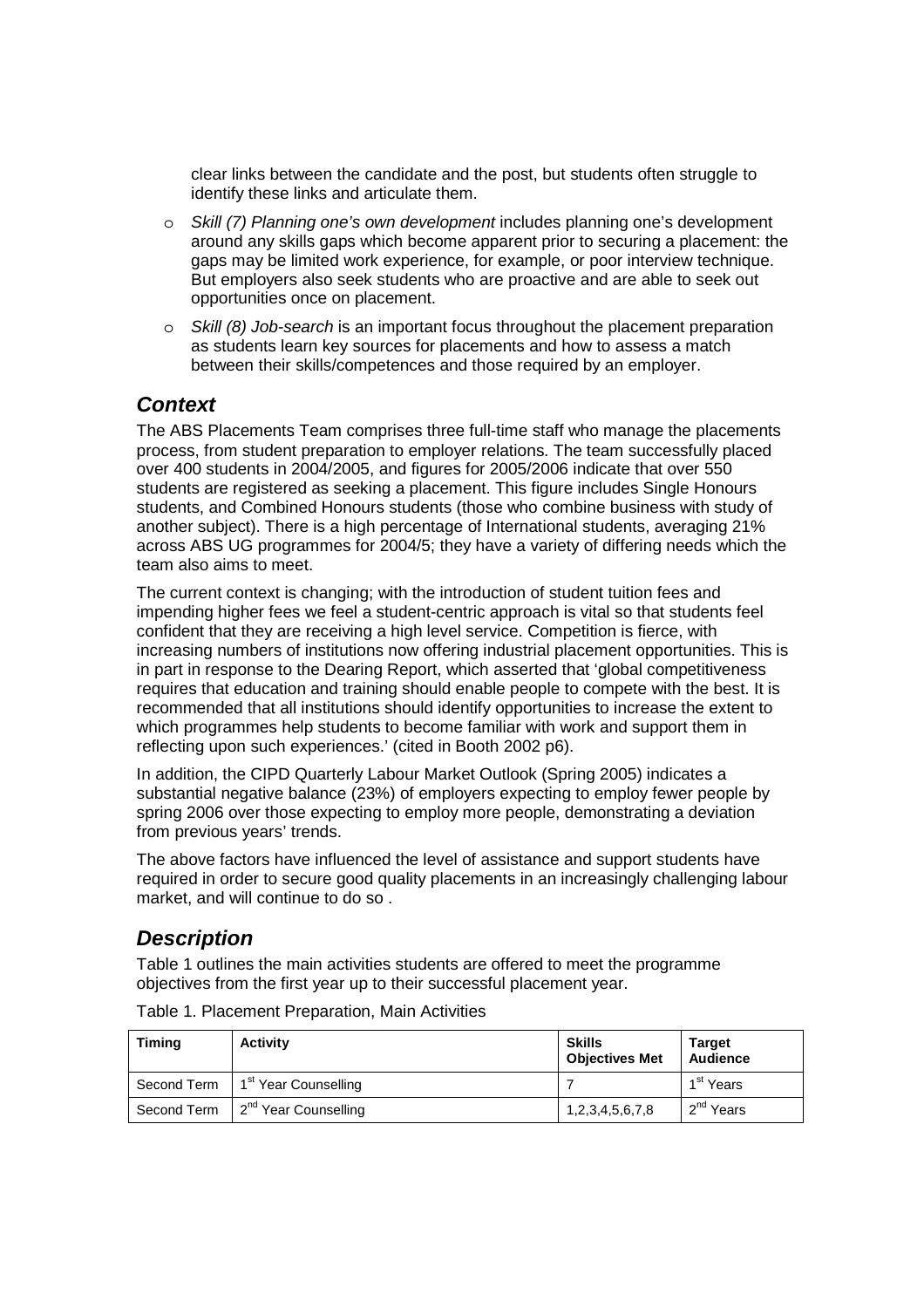| First Term                       | <b>Placements Fair</b>                                                                                                                                                                                                                                                                                                                                                                                                                            | 4,5,7,8          | 1 <sup>st</sup> & 2 <sup>nd</sup> Years                              |
|----------------------------------|---------------------------------------------------------------------------------------------------------------------------------------------------------------------------------------------------------------------------------------------------------------------------------------------------------------------------------------------------------------------------------------------------------------------------------------------------|------------------|----------------------------------------------------------------------|
| Continuous                       | <b>Placements Website</b>                                                                                                                                                                                                                                                                                                                                                                                                                         | 8                | 2 <sup>nd</sup> Years                                                |
| Continuous                       | <b>Resources Room</b>                                                                                                                                                                                                                                                                                                                                                                                                                             | 2,3,45,7,8,      | 2 <sup>nd</sup> Years                                                |
| <b>First Term</b>                | Timetabled sessions (2 identical sessions run each<br>week)<br>Week 2 - Briefing Session<br>$\circ$<br>Week 3 - CV/Cover Letters<br>$\circ$<br>Week 4 - Application Forms (employers<br>$\circ$<br>present)<br>Week 5 - Interviews (employers present)<br>$\circ$<br>Week 6 - Assessment Centres (1): Overall<br>$\circ$<br>Process (employers present)<br>Week 7 - Assessment Centres (2):<br>$\circ$<br><b>Psychometric Tests/Presentations</b> | 2, 3, 4, 5, 7, 8 | $2nd$ years                                                          |
| <b>First Term</b>                | <b>Student Charter</b>                                                                                                                                                                                                                                                                                                                                                                                                                            | 2,3,7            | $2^{nd}$ years                                                       |
| First Term                       | <b>Employer Presentations &amp; Practical Sessions</b>                                                                                                                                                                                                                                                                                                                                                                                            | 4,5              | $2^{nd}$ years                                                       |
| First Term                       | International Student Session                                                                                                                                                                                                                                                                                                                                                                                                                     | 5,7,8            | International 2 <sup>nd</sup><br>years                               |
| Second Term                      | International Placement Opportunities Session                                                                                                                                                                                                                                                                                                                                                                                                     | 4, 5, 7          | 2 <sup>nd</sup> Years                                                |
| <b>First Term</b>                | <b>Mentoring Scheme</b>                                                                                                                                                                                                                                                                                                                                                                                                                           | 5,7              | 2 <sup>nd</sup> Years<br>(particularly<br>International<br>Students) |
| Continuous                       | One to one support                                                                                                                                                                                                                                                                                                                                                                                                                                | 1,2,3,4,5,6,7,8, | $2^{nd}$ years                                                       |
| Continuous                       | <b>Surgery Sessions</b>                                                                                                                                                                                                                                                                                                                                                                                                                           | 1,2,3,4,5,6,7,8  | 2 <sup>nd</sup> Years                                                |
| Several<br>sessions each<br>term | <b>Psychometric Test Sessions</b>                                                                                                                                                                                                                                                                                                                                                                                                                 | 8                | $2^{nd}$ years                                                       |
| End of First<br>Term             | Tracking sheet plus provisional feedback in order<br>to inform 2 <sup>nd</sup> term activities                                                                                                                                                                                                                                                                                                                                                    | $\overline{7}$   | $2^{nd}$ years                                                       |
| Continuous                       | <b>Email Contact</b>                                                                                                                                                                                                                                                                                                                                                                                                                              |                  | $2^{nd}$ years                                                       |
| Second Term                      | 'Finding Own Placement' session                                                                                                                                                                                                                                                                                                                                                                                                                   | 1,2,3,4,5,6,7,8  | 2 <sup>nd</sup> years<br>planning to<br>conduct their<br>own search  |
| Third Term                       | 'Send Off' meetings                                                                                                                                                                                                                                                                                                                                                                                                                               | 4, 5, 7          | 2 <sup>nd</sup> years who<br>are successfully<br>placed              |
| <b>Third Term</b>                | <b>Briefing Pack</b>                                                                                                                                                                                                                                                                                                                                                                                                                              | 2,3,5,7          | 2 <sup>nd</sup> years who<br>are successfully<br>placed              |
| Third Term                       | Summer Scheme                                                                                                                                                                                                                                                                                                                                                                                                                                     | 1,2,3,4,5,6,7,8  | 2 <sup>nd</sup> years who<br>are still to secure<br>their placement  |
| September                        | <b>Motivation Event</b>                                                                                                                                                                                                                                                                                                                                                                                                                           | 1,2,3,4,5,6,7,8  | 2 <sup>nd</sup> years who<br>are still to secure<br>their placement  |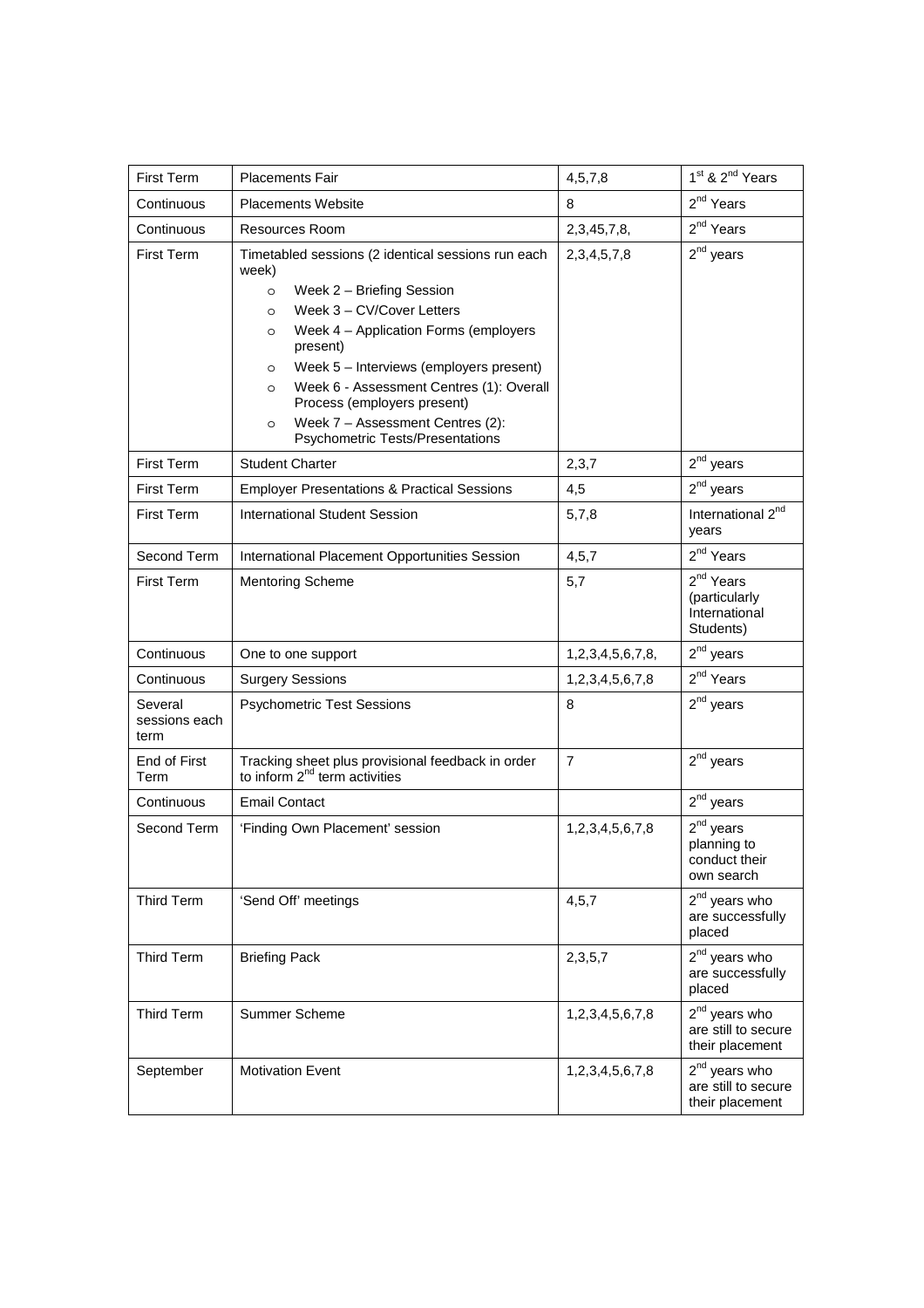# **First Year Counselling**

The counselling session aims to demystify the placement process for the first year students, plus provide practical guidance on how students can start to prepare for their placement from this early stage. This session begins to focus students thoughts on their own development.

# **Second Year Counselling**

This session is designed to answer the more specific queries that second years will have as they go through the placement search process. It allows further one to one guidance, which students value, and a chance to address students' specific queries.

#### **Placements Fair**

The Placement Fair takes place annually in November; the format enables students to speak to final years about their placement experiences, providing students with an understanding of the world of work, plus practical guidance on job searching skills.

The Fair is split into three main zones:

- 1. **Functional Zone**, where final year students represent their organisations and functional areas; this zone includes representatives from voluntary organisations and SMEs to assist in raising the profile of these important opportunities.
- 2. **Skills Zone**, where students are helped to forge and strengthen links with both internal and external representatives, thus raising the profile of the ABS placements scheme, and highlighting the many opportunities students have to develop further their skills prior to and during their placement search.
- 3. **International Zone**, split into two main areas. First, the team felt that successful role models who had completed their overseas placements would be critical in this zone given the increased numbers of international students. Second, because more and more students, domestic and overseas in origin, enquire about placements overseas, the international zone contains a plethora of information about overseas placements.

#### **Placements Website**

All placement positions from September to June are advertised on a website that enables students to search by criteria such as location and function. All events throughout the placement search period are advertised here too.

The website contains comprehensive advice sheets relating to the major selection techniques, plus advice on how students should search for their own placements. Student profiles and placement reports provide the students with an insight into the roles and companies available from the perspective of past placement students. A 'links page' gives students instant access to sites they may find useful, such as Doctor Job, Hobsons, or Fledglings.

The Placements Website also offers a tracking facility. This is used to identify students whose level of activity is deemed low, enabling barriers to be addressed early on in the placement search process.

The website in many ways limits the extent to which students are required to develop independent job search skills, but due to increased competition ABS is placing the emphasis is more and more on students seeking their own placement.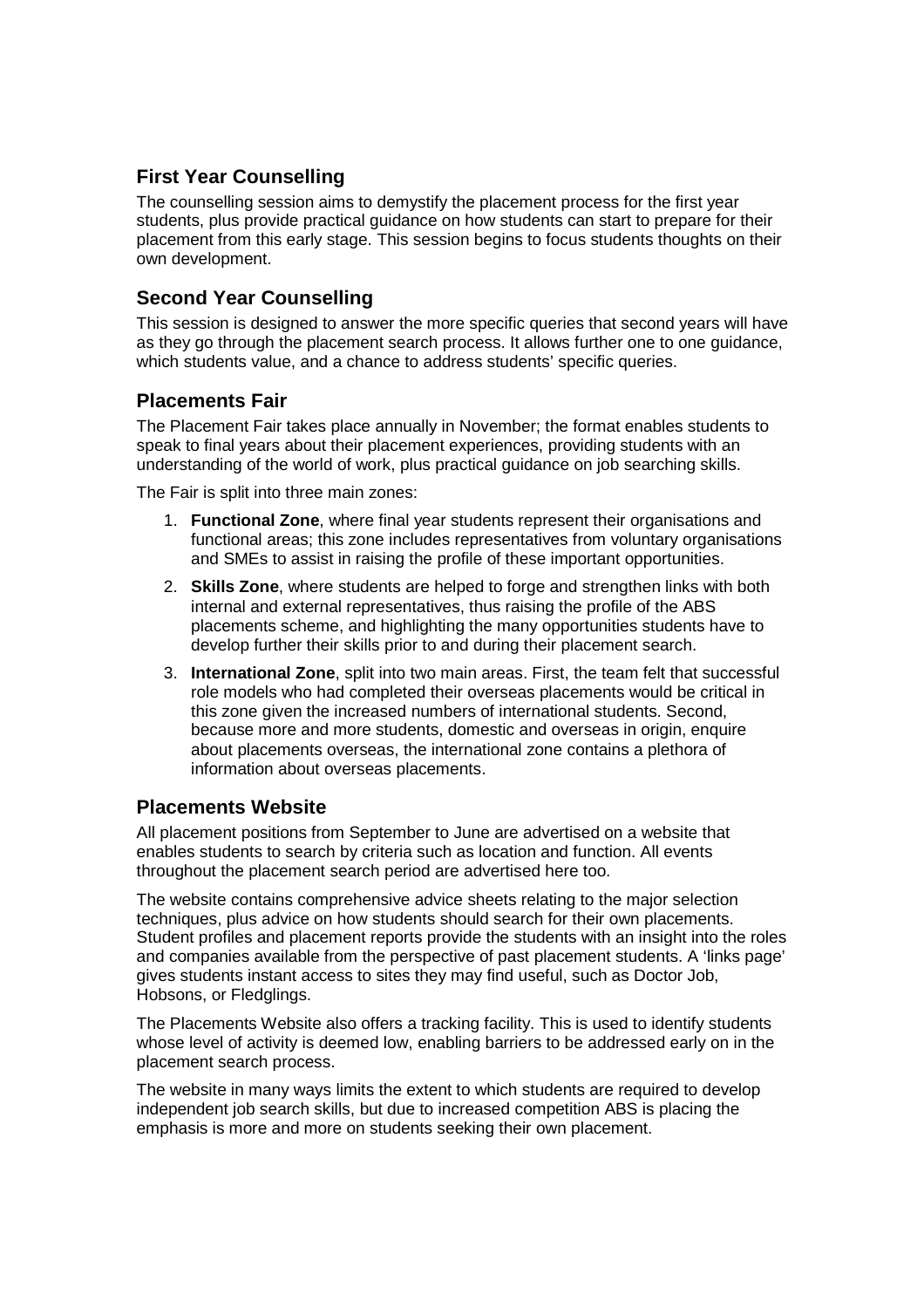#### **Resources Room**

This is a dedicated environment where students have all the resources they require for a successful placement search: PCs, printer, hard copies of placement reports and company literature. It is open during normal office hours and students also have access to the Placements Team five days a week.

#### **Timetabled Sessions**

The first session sets the scene for the academic year, outlining the resources available plus the process students need to follow. This is also the point where the 'Student Charter' is introduced, which sets out expectations from the start, encouraging students to undertake independent working, begin reflecting on what they have achieved to date in order to plan their future development and voice their achievements and experiences effectively to employers.

The sessions which follow cover the major selection techniques and, in order to provide a 'real world' perspective, representatives from recruiting organisations are invited to outline how they select students. These sessions undoubtedly increase students' business awareness and enable them to hone their job searching skills to match employer requirements.

#### *Employer presentations & practical sessions*

Many employers visit the campus for company presentations and practical workshops. This benefits both students and employers, as the students receive credible guidance and the employers have an opportunity to promote their schemes. Students can gain an insight into organisations they plan to apply.

#### *International student session*

ABS has many international students, with additional and differing needs. This session offers guidance on translating grades from home countries, visa and fee implications of taking a placement and how best to gain work experience. International students must understand clearly the placement search process and the role that effective written and spoken communications will play in securing their placement.

#### *International placement opportunities session*

Students are increasingly interested in working overseas and with over 100 international positions advertised so far this year it is essential that students should have a thorough understanding of how they should approach the selection process, including the procedures and preparations that working overseas will entail. The session includes talks from students who have successfully completed an overseas placement.

#### *Mentoring session*

The mentor scheme offers second year students direct contact with the returning final year students. The process is managed informally and allows students to gain in-depth advice and guidance from students who have worked in organisations/functions they are interested in.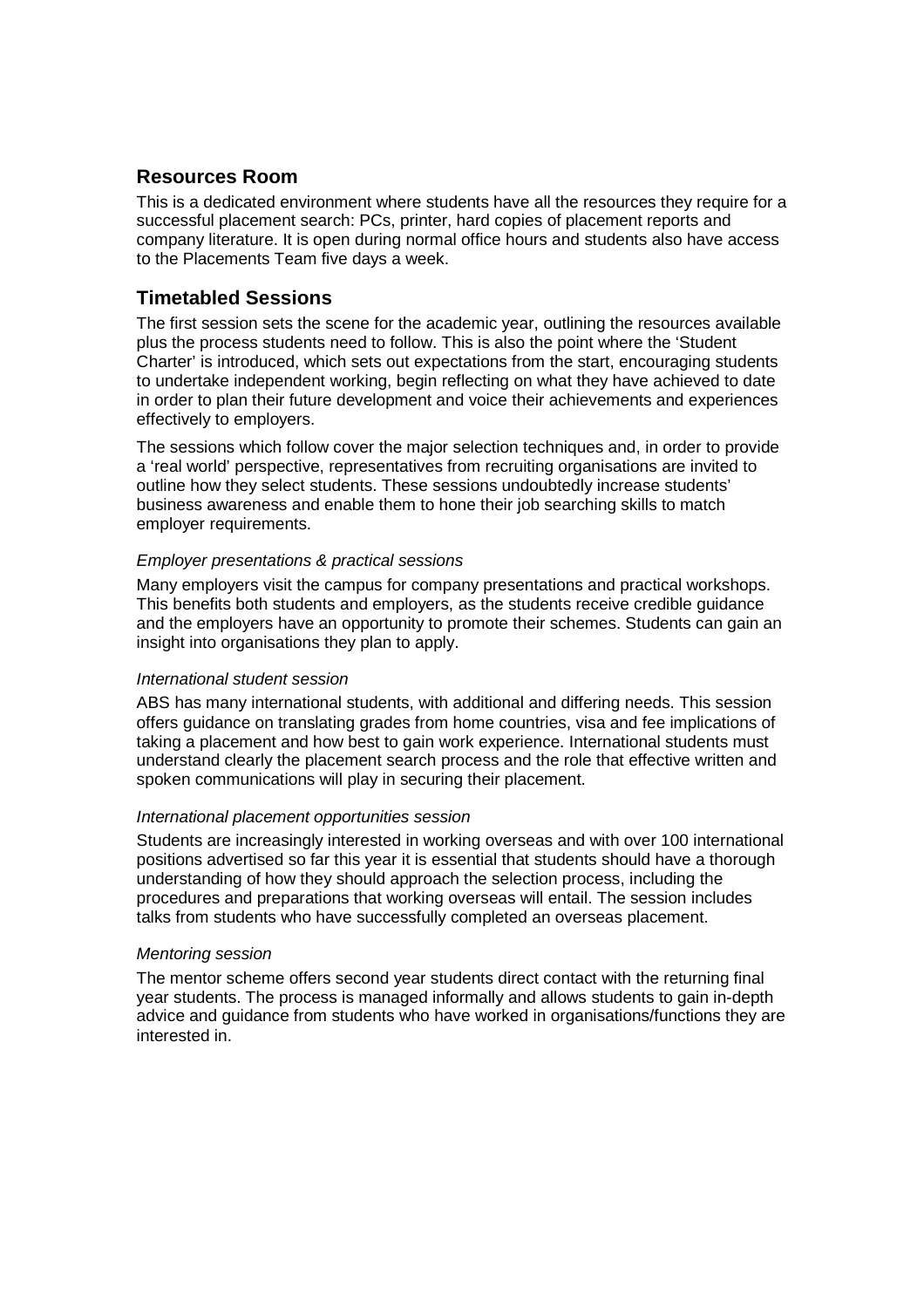#### **One-to-one support**

Appointment slots are available to students daily and provide a valuable opportunity for students' specific queries to be addressed. Appointments cover a wide variety of areas, including:

- o Advising on skills audits and matching skills/competences to positions
- o Mock interviews
- o Practising presentation skills
- o Assessment centre advice
- o Students' own placement searches
- o Career guidance
- o Psychometric test guidance

#### **Surgery sessions**

One-to-one student appointments get booked up very quickly so drop-in surgery sessions are also provided to make optimum use of resources. Surgery sessions focus on 'hot topics' at given points throughout the placement cycle, allowing current queries to be addressed. As with the one-to-one appointments, specific student queries dictate the objectives which the surgery sessions aim to meet.

#### **Psychometric test sessions**

Among employers, 27% use general ability tests and 23% use some form of numerical/verbal psychometric testing in their selection process (CIPD Survey, 2004). It is, therefore, helpful for students to gain experience in order to demystify the tests and assist them in performing to their optimum level when faced with the test proper. In addition to having a focused timetabled session on testing students are also invited to sit the psychometric tests which are used most commonly by employers within undergraduate recruitment, followed by a 15-minute feedback session where they are advised on their current performance and actions they can take to increase their chances of success during their placement search.

These sessions have been an excellent addition to the offering within ABS, because psychometric tests often worry students and with limited experience prior to sitting the tests during a selection process students will often not perform to their full potential. As two members of the team are BPS (British Psychological Society) Level A qualified (i.e. the minimum qualification required to administer and feedback on psychometric tests) advice and guidance can be given in addition to practice tests.

#### **Student tracking and feedback exercise**

With such high numbers of students it is important that students' progress and activity levels are monitored rigorously, in order to keep down the numbers of 'late placed' students. Students are issued with a tracking and feedback form. Their feedback directly informs activities over the following terms, allowing resources to be channelled effectively. The form (and the placements website) also provides the Placements Team with information on who is least active. Those students who do not appear to be looking for placements are then contacted and any difficulties are addressed.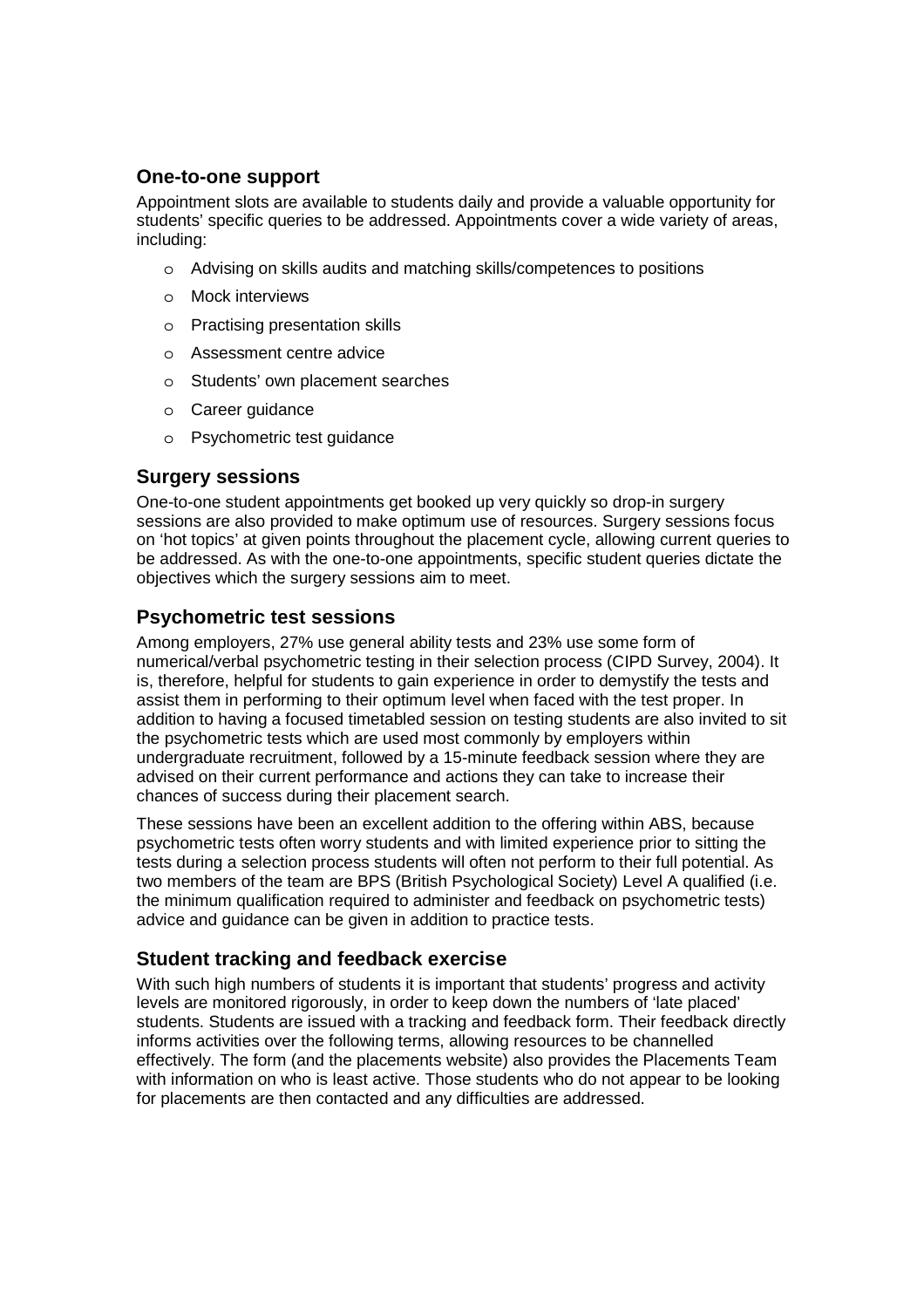#### **Email communications**

This is one of the key tools used throughout the placement search period. It allows the team to inform students of new opportunities and services, but perhaps most importantly to remain in constant contact with a large number of students and help motivate them.

#### **'Finding own placement' session**

This session was first offered in direct response to the tracking exercise. It covers areas such as identifying opportunities, networking, speculative letters and personal PR, all of which seek to meet the programme's objectives. In addition, as a large part of the Placements Team's role is to motivate and equip students to find their own positions, it is a vehicle for doing so. Competition is fierce, therefore pursuing one's own opportunities and taking responsibility is high on ABS' agenda.

#### **'Send off' meetings**

Students are invited to attend a 'Send off' meeting prior to commencing their placement. The meeting aims to equip students with the information they need for a productive placement experience. The following topics are covered:

- o Employer, student and university expectations
- o Finances including tuition fees, tax, national insurance, council tax etc
- o Keeping in touch with university/fellow students
- o Employment legislation
- o Health & safety information
- o How to deal with any problems
- o How Blackboard (VLE) can support students
- o The role of the Placement Tutor
- o Assessment requirements and deadlines
- o Final year accommodation, module options and outlines.

#### **Placement year briefing pack**

During the 'Send off' meeting students receive a briefing pack. This provides detailed information on the learning objectives of the year, the assessment package, students' key responsibilities, key contact details plus brief information on finances, fees, health and safety and other employment legislation.

#### **Summer scheme**

At the end of June the placement website closes and the system changes to that of a recruitment agency. The Placements Team members work closely with students and employers to match students to vacancies. The scheme benefits students who are late in securing their placement, as well as employers who have additional or late requirements.

All unplaced students are invited to attend a workshop session that identifies their skills gaps and equips them with the information and practical skills they require for their placement search, but perhaps most importantly this session prepares students to work independently, with no direct supervision.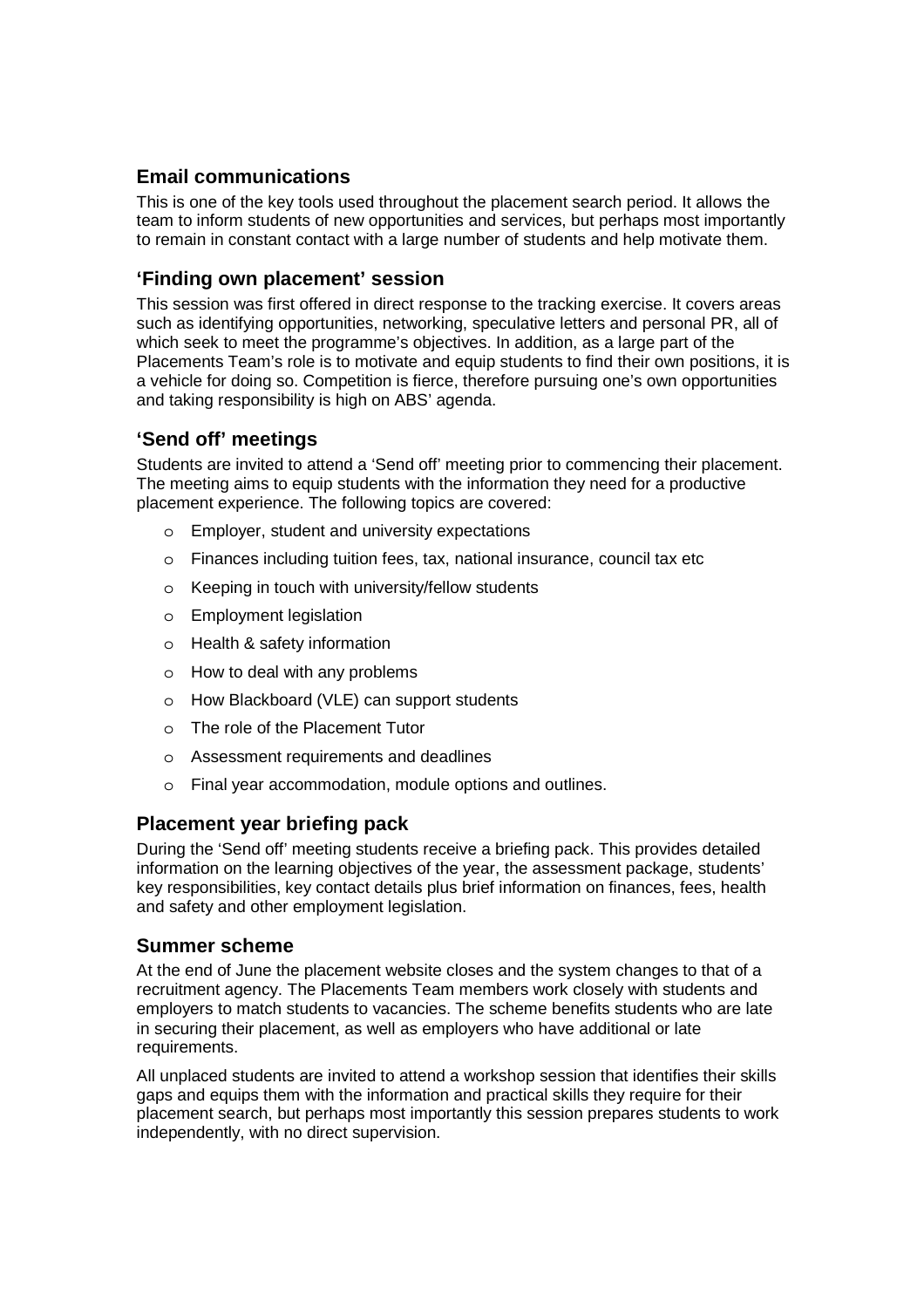#### **Motivation event**

In early September, about three months of the Summer Scheme those students who remain unplaced are invited to attend a motivation event. The invitation process requests feedback on any areas in which the students are still struggling and the session is designed specifically to meet their needs.

Common areas covered are as follows:

- o Job search activities (practical group work)
- o Time planning (examples of a well utilised week)
- o Cold calling (role play)
- o Networking and identifying opportunities (group brain storm plus positive examples from previous student)
- o Interview skills (students see the process from the interviewers' perspective as they sit on a mock interview panel)
- o Personal PR

We require students to prepare beforehand so that the four hour workshop is as productive as possible.

# *Evaluation*

#### **Student feedback**

A main evaluation tool used to assess the above activities is the 'Student Evaluation Questionnaire', distributed at the end the students' placement; for 2003/4 the response rate was 37%. Students are asked to reflect on their placement experience and the preparation period.

Table 2 shows students' ratings of the services offered by the Placements Team in 2003/4. There are no data for some 2004/5 activities described above as these were developed in direct response to feedback received in 2003/4.

| Table 2. Students' evaluation of the Placement Process 2003/4 |  |
|---------------------------------------------------------------|--|
|---------------------------------------------------------------|--|

| <b>Service Type</b>                              | % of respondents<br>rating services as<br><b>Excellent or Good</b> |
|--------------------------------------------------|--------------------------------------------------------------------|
| Placements website                               | 92                                                                 |
| Advice sheets on website                         | 75                                                                 |
| Timetabled sessions                              | 77                                                                 |
| Employer presentations and<br>practical sessions | 59                                                                 |
| One-to-one support                               | $53*$                                                              |
| <b>Placement Fair</b>                            | 44                                                                 |
| Resource room                                    | 63                                                                 |
| Student reports                                  | 58                                                                 |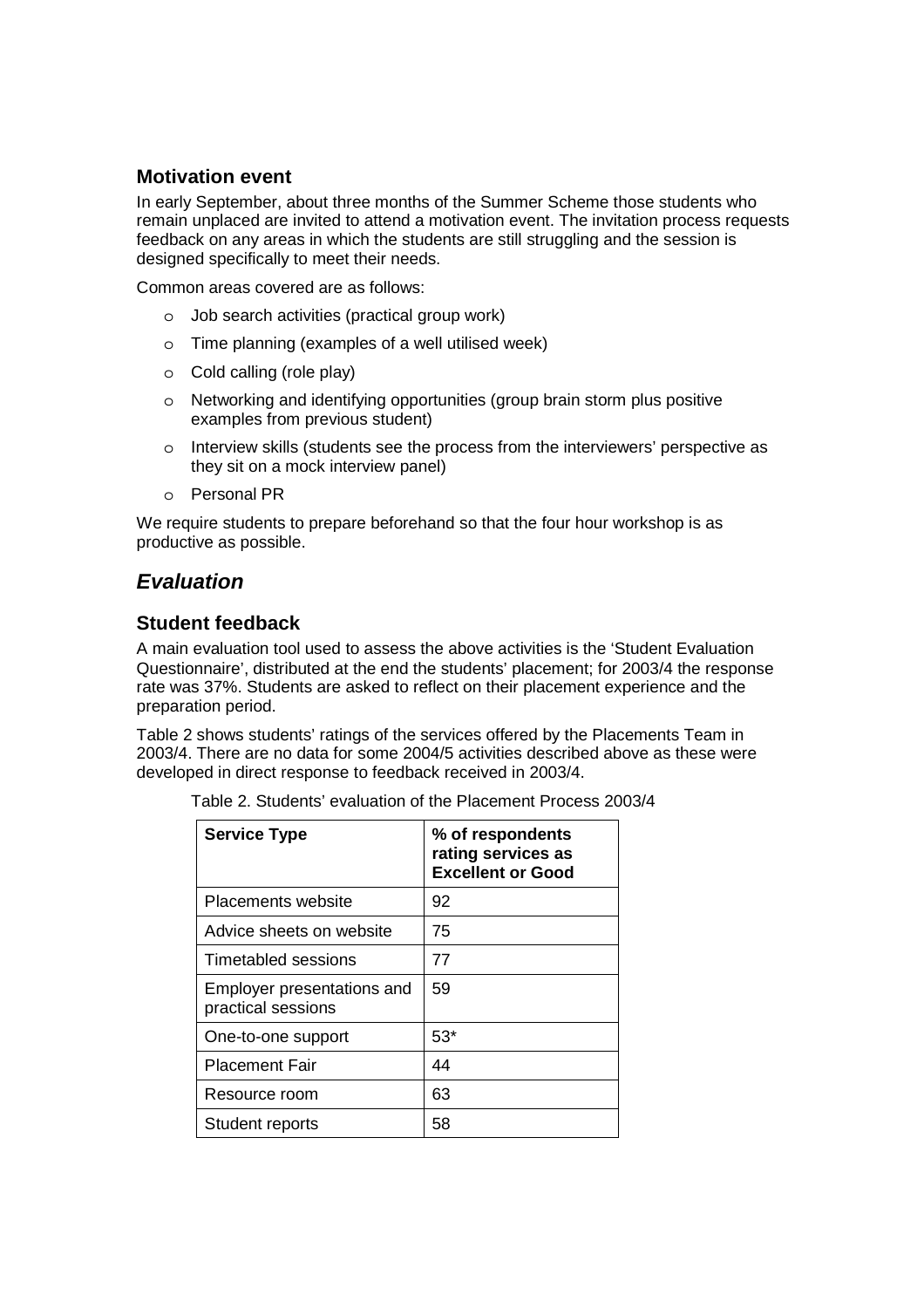\*The relatively low rating is possibly because an increase in overall student numbers meant that less one-toone contact time was available for each student.

Positive comments on the team's service in 2003/4 included:

*Very supportive to me on a number of occasions* 

*Summer placement scheme was excellent* 

*Web site is fantastic – well organised* 

*They were always very helpful. Even during the summer when the Placements web site was closed.*

#### **Students' suggestions for improvements**

In answering the 2003/4 questionnaire, students made suggestions for improvements, and these are being addressed.

*"Presentations from post placement students would be welcomed"* **–** we now have the placements fair, mentoring scheme, profiles on the website plus involvement at the International placements session. We shall develop and use Alumni links throughout the 2005/6 year.

*"More international placements"* **–** over 100 international positions have been advertised in 2004/5, compared to 23 in 2003/4. International placements fit well into the increasingly international perspective of ABS's undergraduate programme, allowing students an insight into working overseas and the various challenges and opportunities that this presents.

*"Difficult to book an appointment"* **–** anecdotal feedback suggests that students find the appointments immensely helpful, and although the facility is advertised formally it is often word of mouth, following a successful appointment, which leads other students to use the facility. It is worth noting that appointments are not always the appropriate channel for students (often their enquiries can be dealt with and answered face-to-face during office hours). In direct response to this suggestion, surgery sessions have been used for the first time this year with great success, with high numbers of attendance and repeat attendance. An extra post of Placements Advisor will allow more contact time to be offered to students where deemed necessary and will further advance the studentcentric focus.

#### **Placements Fair**

In direct response to feedback received from students several changes will be made to this event in 2005. The fair will be re-branded to reinforce the main aims of the event, namely the sharing of experiences. In addition, to help students gain maximum value from their attendance, a 'speed-dating' style question and answer session will be piloted next academic year.

Involving first year students was a real success: it help to demystify the placement process at an early stage and showed students a variety of means of improving their employability in the 'Skills Zone'. It enabled students to reflect, very early on in their university career, on where they had potential skills gaps, allowing time to address these.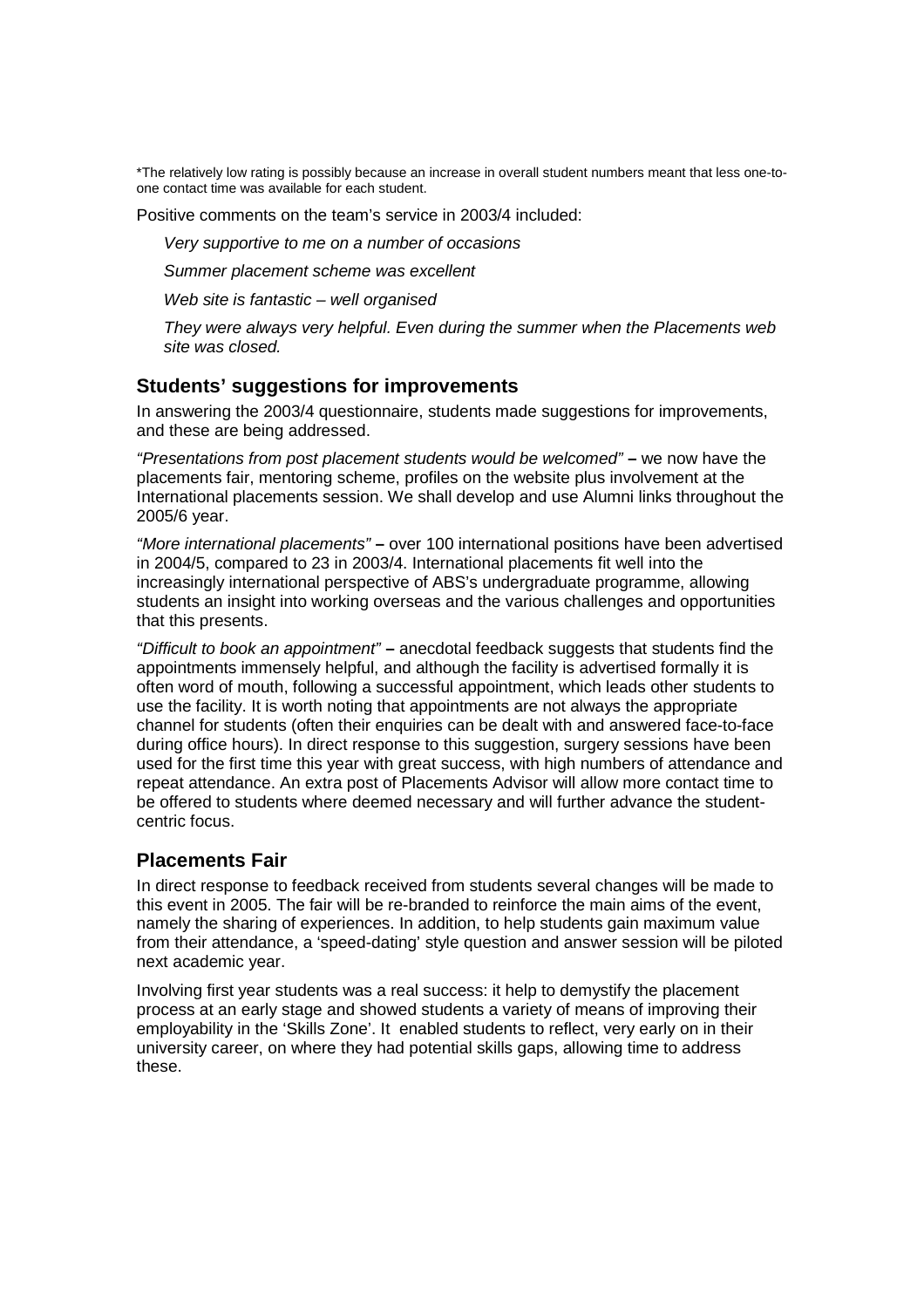# **Timetabled sessions**

A key determinant of success is attendance, which overall was excellent, helped by offering students two sessions from which to choose each week. Given that the sessions are not mandatory and ABS do not offer credit for placement preparation, it is vital that the sessions take a highly practical, real world perspective in order to engage students, and this is where the employer involvement is so valuable.

#### **Employer presentations and practical sessions**

Due to historically poor turn-out at employers' sessions and the implications of this for continued relations with employers, students are now charged a £5 deposit prior to employer events, following the Careers Service example. This has not been found adversely to affect the number of students signing up for events but has increased the attendance rate to 100%.

#### **International student session**

Placements are not mandatory for international Students because the fees paid are significant compared with those of UK/EU students, hence increasing the financial burden of the placement year. A key indicator of success for both the specific International Student Session and other support given to this cohort is the number of International students who successfully secure a placement. The figure is already impressive at circa 50% but with additional services targeted at this cohort we hope this figure will rise.

#### **Mentoring Scheme**

Mentoring was offered to all International students based on research which suggested they responded very well to one to one support (Higson and Jones, 2002). The scheme was also used by a number of EU and UK students. The uptake rates were superb. Due to the informal nature of the scheme there are no formal feedback figures, although anecdotal feedback suggests students have found it really valuable.

# **Summer Scheme**

The success of the Summer Scheme is evaluated primarily on the number of students who were placed via the scheme, which is always very high. The level of support the scheme offers throughout the summer is vital to ensure students remain focused.

#### **Motivation Event**

For those not placed via the Summer Scheme the Motivation Event has proved a great success with its developmental and motivational focus many students gain placements shortly after attending the event.

All respondents indicated that the session had either exceeded or met their expectations. Students were also asked to indicate the main idea/key skill they felt they had gained from the event; selected responses were as follows:

- o How to contact companies and the need for open questions
- o Confidence when contacting companies
- o Being more organised with job searching
- o I feel I have gained in motivation and will act on it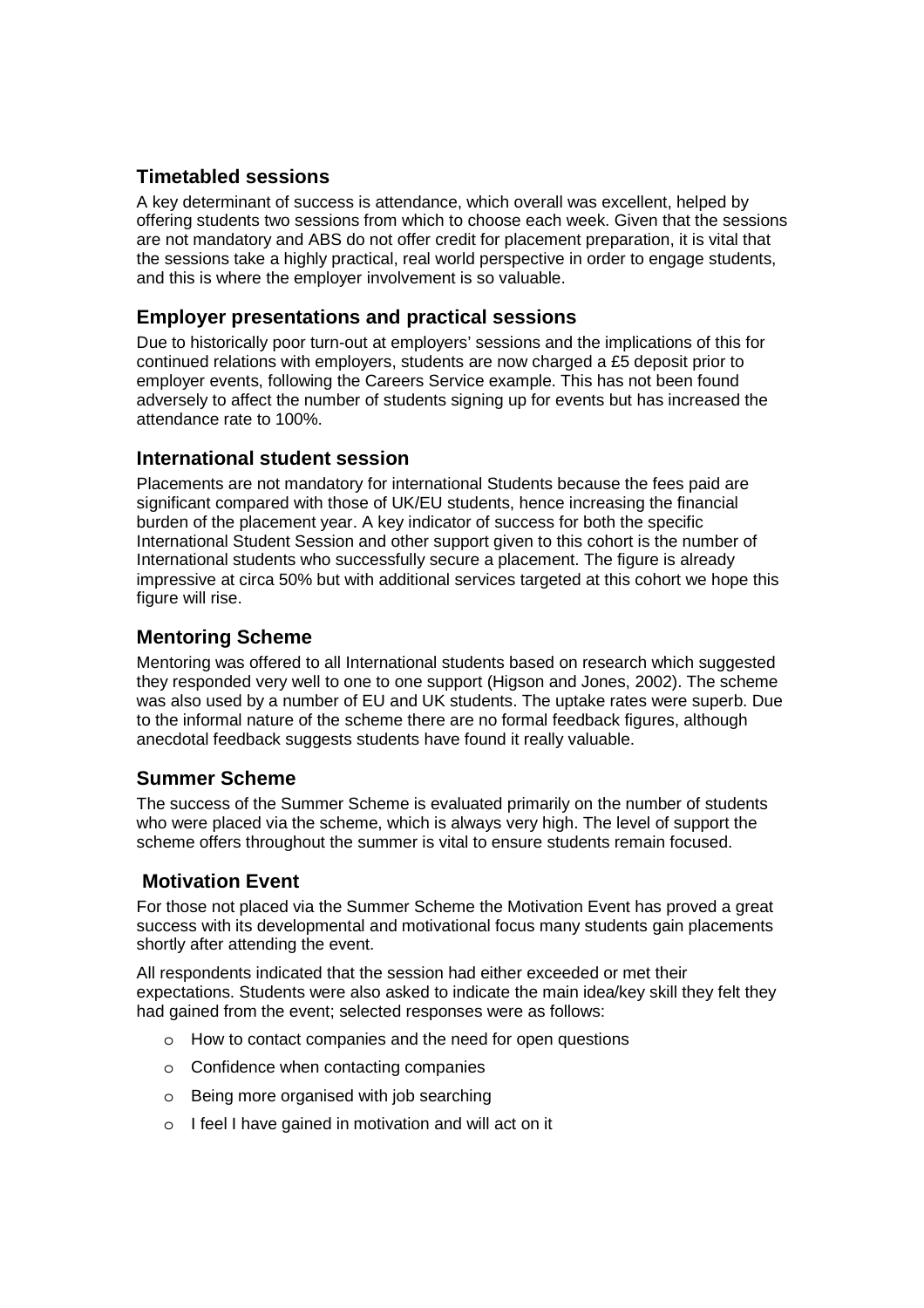# **Partnership Working**

An additional measure of success is the extent to which the Placements Team work effectively with both internal and external representatives in order to offer a comprehensive service to students.

Students have been found to make good use of the excellent facilities available via the Careers Service, including the Careers Online Self help package and careers skills sessions which are advertised to students seeking a placement via the placements website events section.

The Placements Team also takes an active role in publicising short term employment opportunities and skills sessions offered by Graduate Advantage, Schools Liaison, SIS (Students Industrial Society/CRAC), AISIEC, Students Guild and Job Shop. These play a vital role in preparing students for their placement and can be measured by the high volume of students who are involved in extra curricular activities such as university committees, sports and short term work placements.

# *Employer Evaluation Questionnaire*

It is also important for ABS to ascertain employers' levels of satisfaction, as placement preparation also plays a part not only in helping students secure their placement but in helping them successfully integrate and add value once placed.

An evaluation questionnaire was sent in 2003/4 to all placement supervisors to canvass their opinion relating to the students, their work and the university (see Table 3). Nearly 97% of employers stated that the placement student either met or exceeded their expectations hence the overall picture from employers is exceptionally positive.

| <b>Skill Area</b>                       | % of employers<br>responding who rated<br>student as Excellent or<br>Above Average 2003/4 |
|-----------------------------------------|-------------------------------------------------------------------------------------------|
| Application of skills and abilities     | 68                                                                                        |
| Effort made during placement            | 82                                                                                        |
| <b>Communication skills</b>             | 68                                                                                        |
| Managerial duties                       | 65                                                                                        |
| Working relationships                   | 76                                                                                        |
| Taking the initiative                   | 76                                                                                        |
| Contribution made                       | 69                                                                                        |
| Attitude                                | 78                                                                                        |
| Effectiveness in accomplishing<br>tasks | 76                                                                                        |
| Motivation                              | 80                                                                                        |

Table 3: Employers evaluation of students' skills 2003/4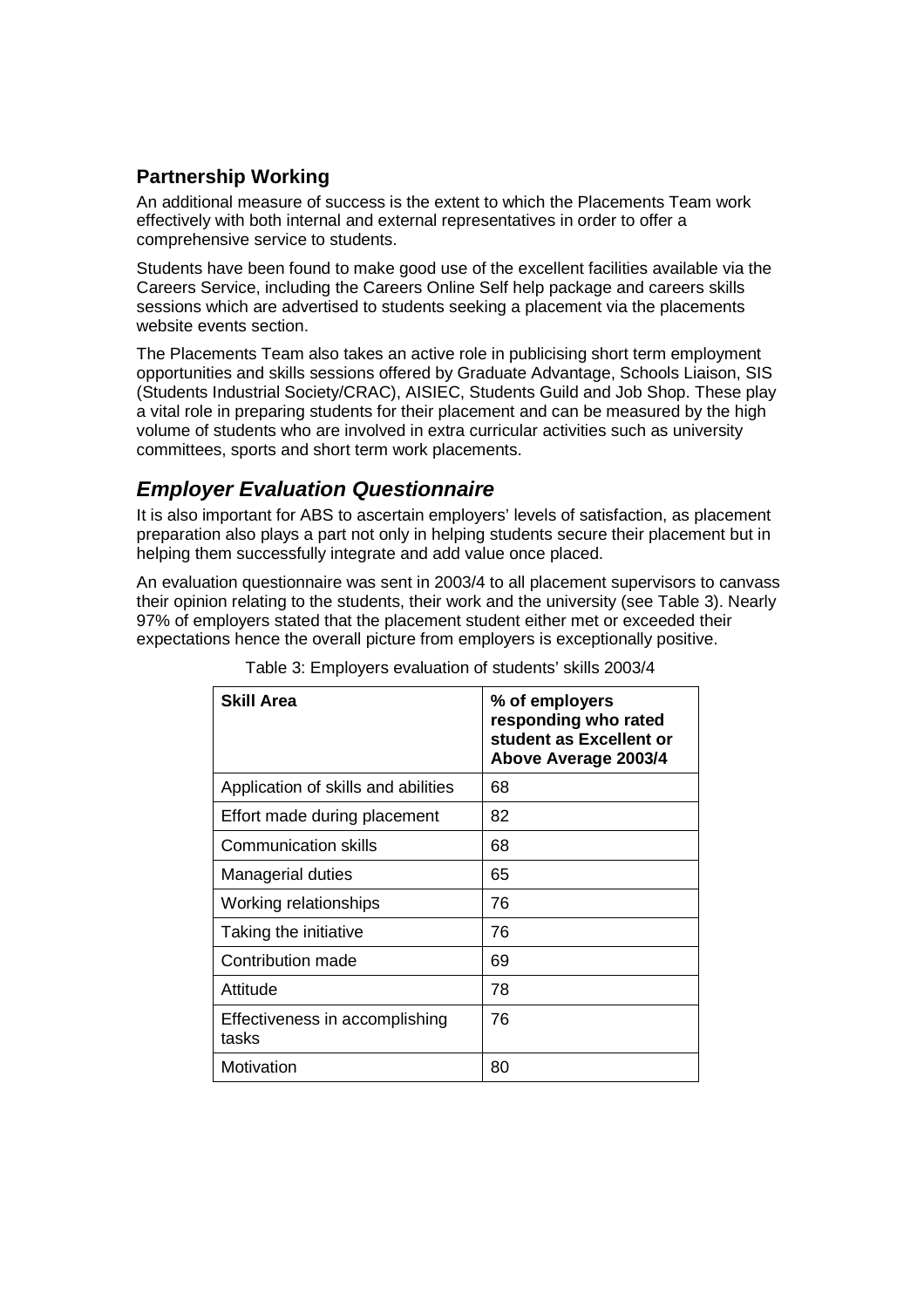The questionnaires also asked about the recruitment process and university support (see Table 4).

Figure 4. Examples of employer comments on the recruitment process and university support, 2003/4

| <b>Employer</b>                 | Feedback                                                                                                                                                                                                                                                                                                                                                                                                              |
|---------------------------------|-----------------------------------------------------------------------------------------------------------------------------------------------------------------------------------------------------------------------------------------------------------------------------------------------------------------------------------------------------------------------------------------------------------------------|
| <b>WAA</b>                      | The placement process was good, and everyone at the<br>university was very helpful.                                                                                                                                                                                                                                                                                                                                   |
| 3M                              | This is the first year our group had used a placement<br>student  I personally see everything as working well, and<br>is beneficial. A professional and well run process.                                                                                                                                                                                                                                             |
| Oxfam                           | I've been grateful for the straightforward approach Aston<br>takes towards placing and supporting students. The few<br>queries I have had have been very quickly and easily<br>sorted out. The quality of students Oxfam has received<br>this year has been excellent. I am looking forward to<br>welcoming more students in the forthcoming academic<br>year and in developing this relationship in the longer term. |
| IBM                             | Better and more active involvement than we have seen<br>from other universities.                                                                                                                                                                                                                                                                                                                                      |
| <b>Comag Magazine Marketing</b> | Aston will continue to be our first call when finding suitable<br>placement students.                                                                                                                                                                                                                                                                                                                                 |

Specific feedback on the students' contribution included:

*Student is a valuable member of the team. His commitment and motivation has been outstanding.* 

*Her commitment and loyalty will be missed when she leaves as will her positive communication skills with my clients and suppliers. She has proven herself within my company and I have no hesitation in recommending her to future employers unless she wants to come back – the door is open.* 

*Her energy and enthusiasm generally created an environment of activity and helped others to positively apply themselves.* 

*(Student X) immediately impressed with his positive, enthusiastic attitude and his friendly and outgoing personality. Consequently, he has been a popular member of the finance team. His work has been of a high standard, and he has quickly grasped the nature of the work he has been asked to do, with minimal supervision. Certainly, in the last nine months particularly, I have come to think of X as one of the most able members of the team, rather than as a work placement student. His contribution has been excellent.* 

The overall picture from both employers and students is highly positive but future developments and increasingly high expectations mean that ABS must continually review these processes and ensure they continue to meet the varied needs of key stakeholders.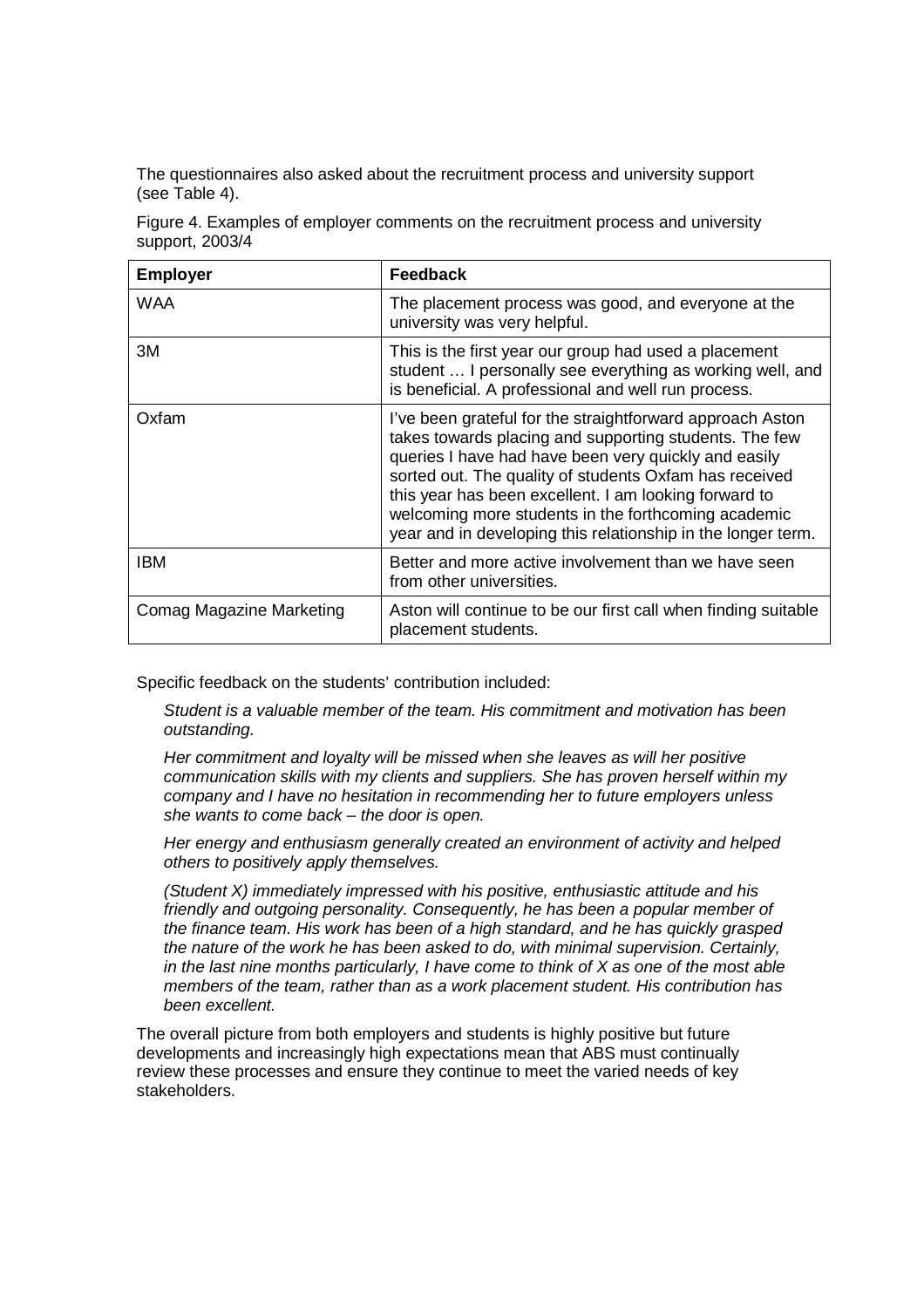# *Discussion*

This case study has demonstrated the work the Placements Team do in order to meet both the short term, target driven objectives but perhaps more importantly the development of longer term employability skills.

A high level of investment is made in the development of ABS Placements Team, and with the imminent introduction of a new post, the team is able to offer a flexible and truly value-added service. Development within the team will also play a key role in building on the already impressive international links.

While underpinning the programme objectives the Placements Team must prioritise working in partnership with employers, internal departments such as the Careers Service and other government initiatives, both to ensure a thorough understanding of what employers expect and to use resources within higher education to prepare students effectively. The team also needs to remain up to date with developments within the selection field, so that students are well versed in common techniques they will face.

One to one contact can make all the difference but with finite resources and increasing student numbers innovative solutions are required to meet escalating employer and student expectations. This is where IT support plays a vital role. The placements website already offers much flexibility, but further enhancements in IT provision, such as skills analysis packages and interactive advice sheets will enable students to access guidance around the clock.

We have made increasing use of returning students but this is to be extended to alumni. Positive role models can provide students with the motivation and impetus which is hard to instill via other methods, and often have the greatest impact on students.

It is also vital for ABS to identify any barriers to placement which students may encounter, and to help them successfully overcome these. Focus groups will be introduced for students who are placed later in the cycle to explore any themes which may have led to this.

In conclusion, ABS' Placements Team must be alive to new challenges and continue to offer an approach which is flexible for both employers and students to enable ever evolving needs to be met.

# *References*

CIPD *Survey Report*, Spring 2005, Quarterly Labour Market Outlook, CIPD Surveys, London.

CIPD *Recruitment, Retention and Turnover* 2004, CIPD Surveys, London.

Hawkridge, D. 2005, Enhancing Students Employability: The national scene in Business, Management and Accountancy. The Higher Education Academy Subject Centre for Business, Management and Accountancy, The Open University, Milton Keynes.

Higson, H.E. and Jones, K.E. 2002, 'Your students have excellent knowledge and skills but they don't think about them …', Paper at Learning and Teaching Support Network, BEST Conference, Edinburgh.

Honey, P. and Mumford, A. 1986, *Learning Styles Questionnaire*, Peter Honey Publications.

National Committee of Inquiry into Higher Education, 1997, *Higher Education in the Learning Society/The National Committee of Enquiry into Higher Education.* (the Dearing